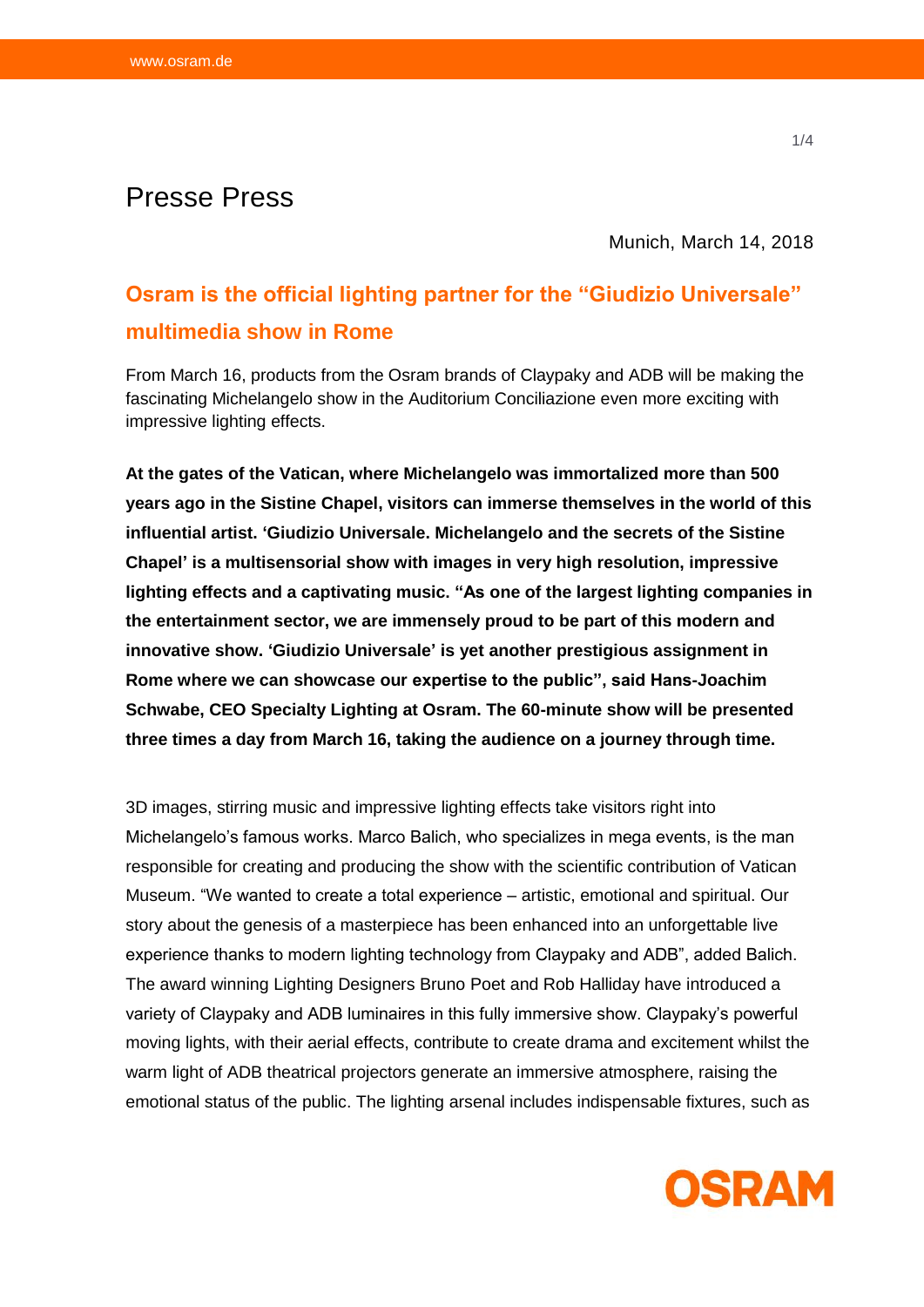the Warp and Scenius Unico that use traditional lamp technology. On their side an assortment of luminaires featuring state-of-the-art LED technology are used for specific amazing effects: SharBar and ShowBatten to generate colorful light barriers, Stormy stroboscopes to emulate striking thunders, Axcor 300 for fast-moving mid-air beams, K-EYE with its revolutionary HCR technology for washing stage and audience with beautiful colors. Finally the "piece de resistance" is the ADB Svoboda, a cult projector that with its warm, powerful, solid light beams is used in the show to realize a mystic effect. All light sources included in this amazing lighting array, both traditional lamps and LEDs, are exclusively from Osram.

The Giudizio Universale show has been conceived as a permanent fixture and is the result of close collaboration with the world-famous musician Sting, who has composed the original theme music, and actor Pierfrancesco Favino, who gives Michelangelo his voice. The hour-long show depicting the history of Michelangelo's masterpiece and bringing the frescoes to life is performed three times a day in various languages. Giudizio Universale has its premiere on March 15 and will open to the public in the Auditorium Conciliazione in Rome one day later.

For more information on Claypaky products go to [www.claypaky.it](http://www.claypaky.it/) Official website of Giudizio Universale:<https://www.giudiziouniversale.com/en/>

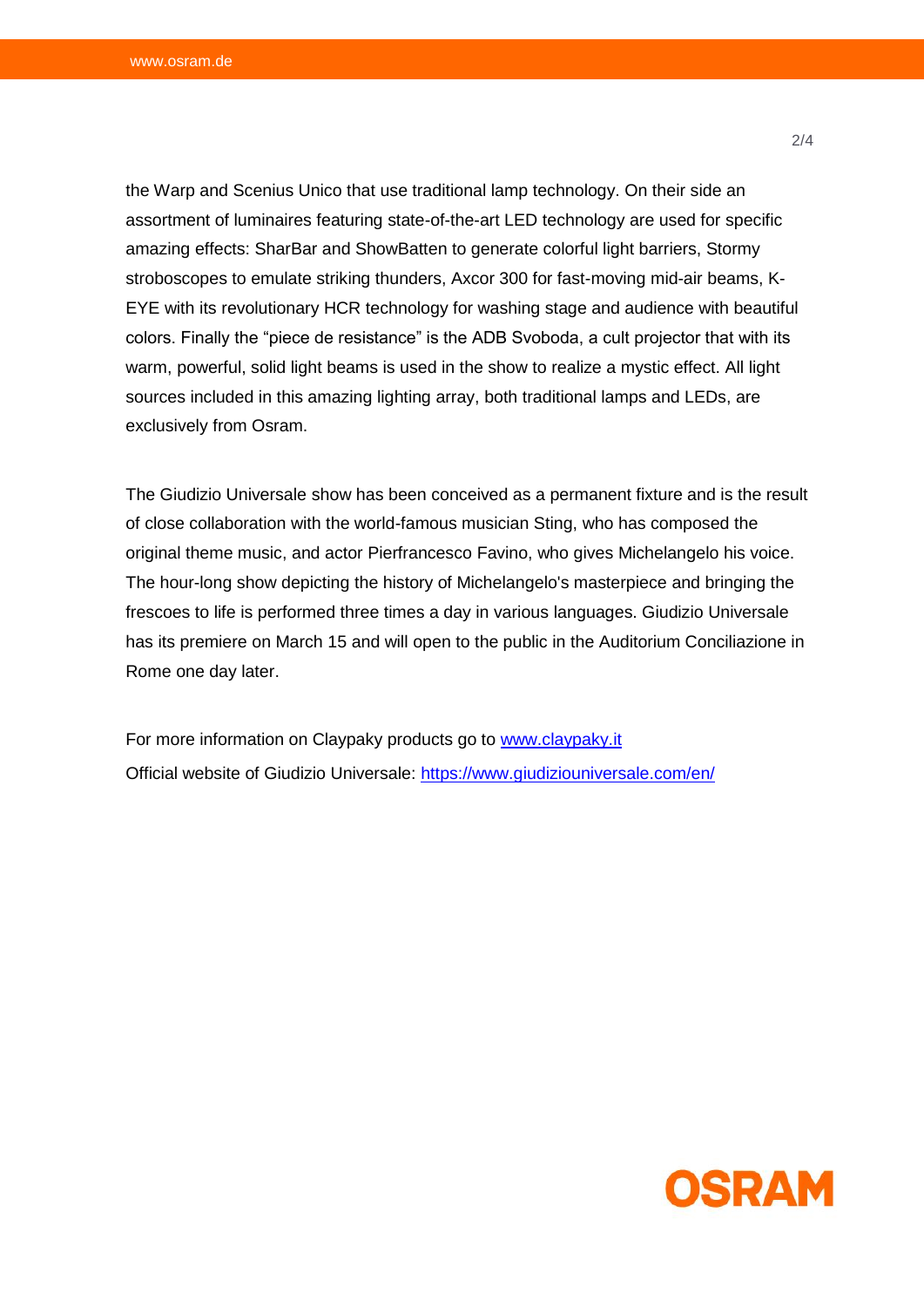

Products such as the moving-light classic Scenius Unico from Claypaky, a trademark of OSRAM, create impressive light shows at the "Giudizio Universale" show in Rome.

Picture: Osram

## **Press contact**

Nadine Schian Phone +49 89 6213-3769 [press@osram.com](mailto:press@osram.com)